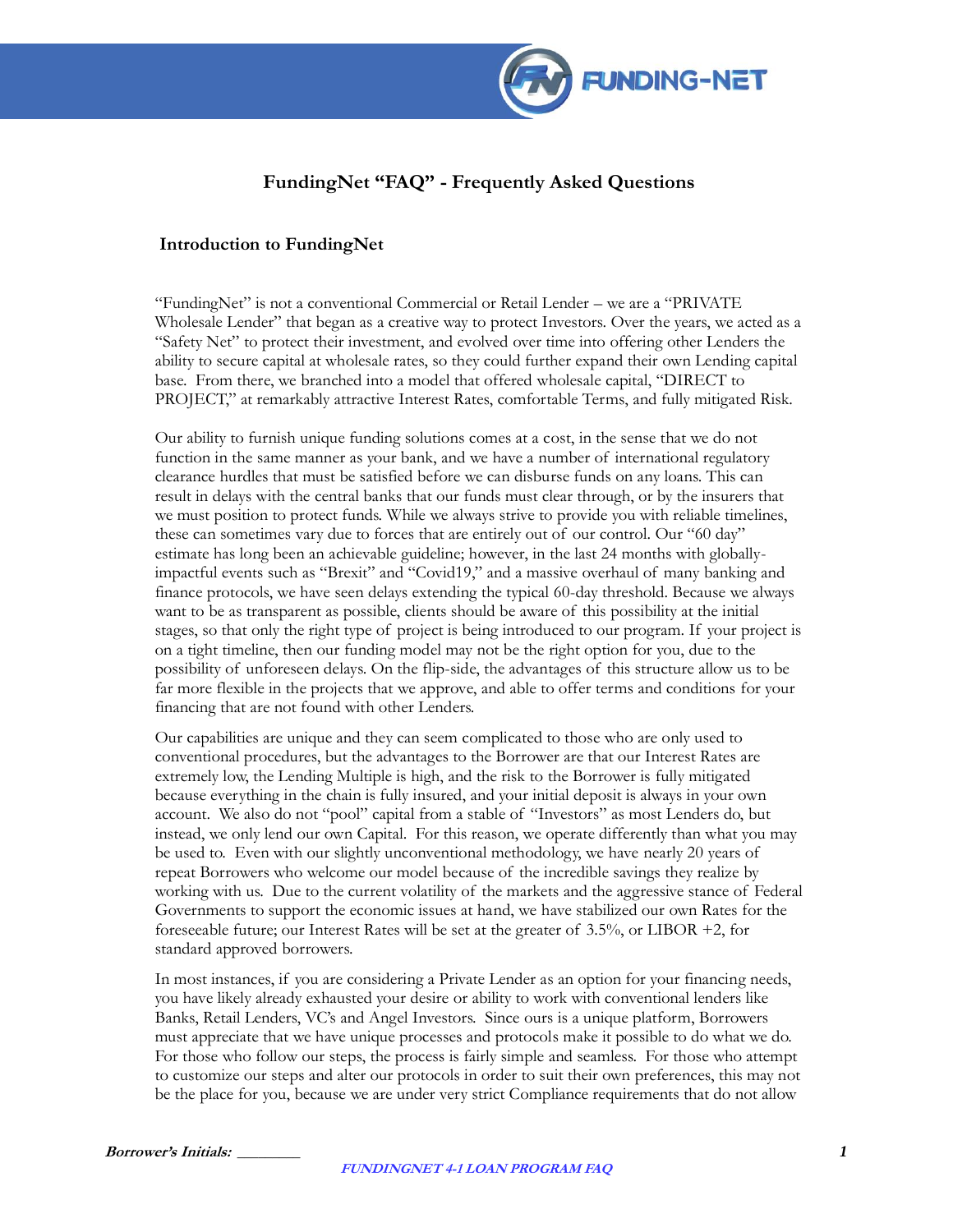

variation from the guidelines that we have agreed to follow, and which make the terms and conditions of this Loan Facility possible.

It is also important to understand that if your Project is under a "Time Crunch," or it requires all of the funds at once, our program will not be the best option for you because we do not operate like a Bank. The steps that we must follow may occasionally see delays (usually created by the Borrower's side, or the Central Banks) that can change timeline expectations; that discussion that will always be had up front so that we can mutually determine if there is a good fit.

Our programs will not fit everyone. Our offering is unique and you may be better suited to work with a conventional Lender; however, if our Program and Procedures (outlined in detail below) are workable for your project, then feel free to proceed!

Regards,

S. Smith – CEO – FundingNet / FilmCabbage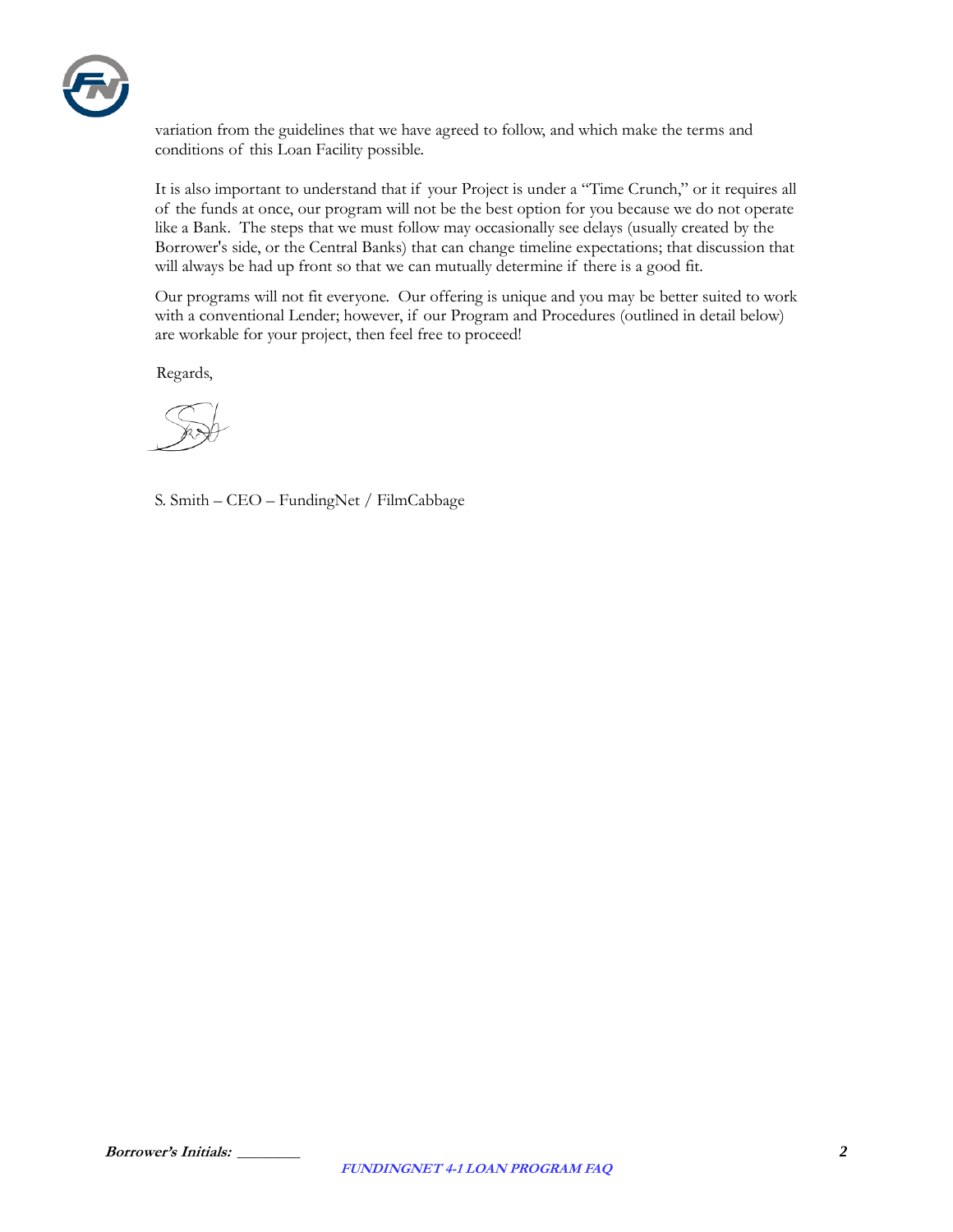

# **Table of Contents**

| Introductory                                                  |                         |
|---------------------------------------------------------------|-------------------------|
| Preamble to $Q \& A$                                          | p.5                     |
| FundingNet Head Office<br>Program Tenure                      | Q1,2 p.6                |
|                                                               | Q3, p.6                 |
| <b>Qualification</b>                                          |                         |
| Businesses that Qualify                                       | Q4, p.6                 |
| Maximum and Minimums to Qualify                               | $Q5$ , p.6              |
| Amount of Loan that Must be Used                              | Q6, p.6                 |
| FundingNet Does Not Loan Initial Deposits.                    | $Q7$ , p.6              |
| <b>Process</b>                                                |                         |
| How Loan Process Works.                                       | Q8, p.6                 |
| Initial Deposit is Not Collateralized.                        | Q9, p.6                 |
| Lump Sum Disbursements & Our Loans                            | Q10, p.6                |
| Initial Deposit – How it is Positioned                        | Q11, p.7                |
| Collateral for Loans – (GSA's).                               | Q12, p.7                |
| <b>First Position</b>                                         | Q12, p.7                |
| Tax Credits.                                                  | Q12, p.7                |
| <b>Loan Term &amp; Repayment Options</b>                      |                         |
| Loan Term Length                                              | Q13, p.7                |
| Early Repayment                                               | Q14, p.7                |
|                                                               |                         |
| <u>Fees</u><br>Loan Fees                                      |                         |
| <b>Additional Fees</b>                                        | $Q15$ , p.7<br>Q16, p.7 |
| "IOLTA" Retainer                                              | Q16a, p.7               |
| Legal Closing Fees                                            | Q16b, p8                |
|                                                               |                         |
| <b>Safekeeping</b>                                            |                         |
| Application Procedures - Initial Deposits of Over \$10M USD.  | p.8                     |
| Application Procedures - Initial Deposits of Under \$10M USD. | $p.8-9$                 |
| Application Procedures - Initial Deposit via "SBLC" or "BG".  | p.10                    |
| <b>Compliance</b>                                             |                         |
| 60-Day Compliance Process                                     | p.10                    |
|                                                               | Q21, p.12               |
| <b>Application Processes</b>                                  |                         |
| How to Apply for a Loan                                       | Q17, p.11               |
| Steps after Loan Accepted                                     | Q18, p.11               |
| <b>Final Loan Agreement</b>                                   |                         |
| Drafting Final Loan Agreement                                 | Q20, p.12               |
|                                                               |                         |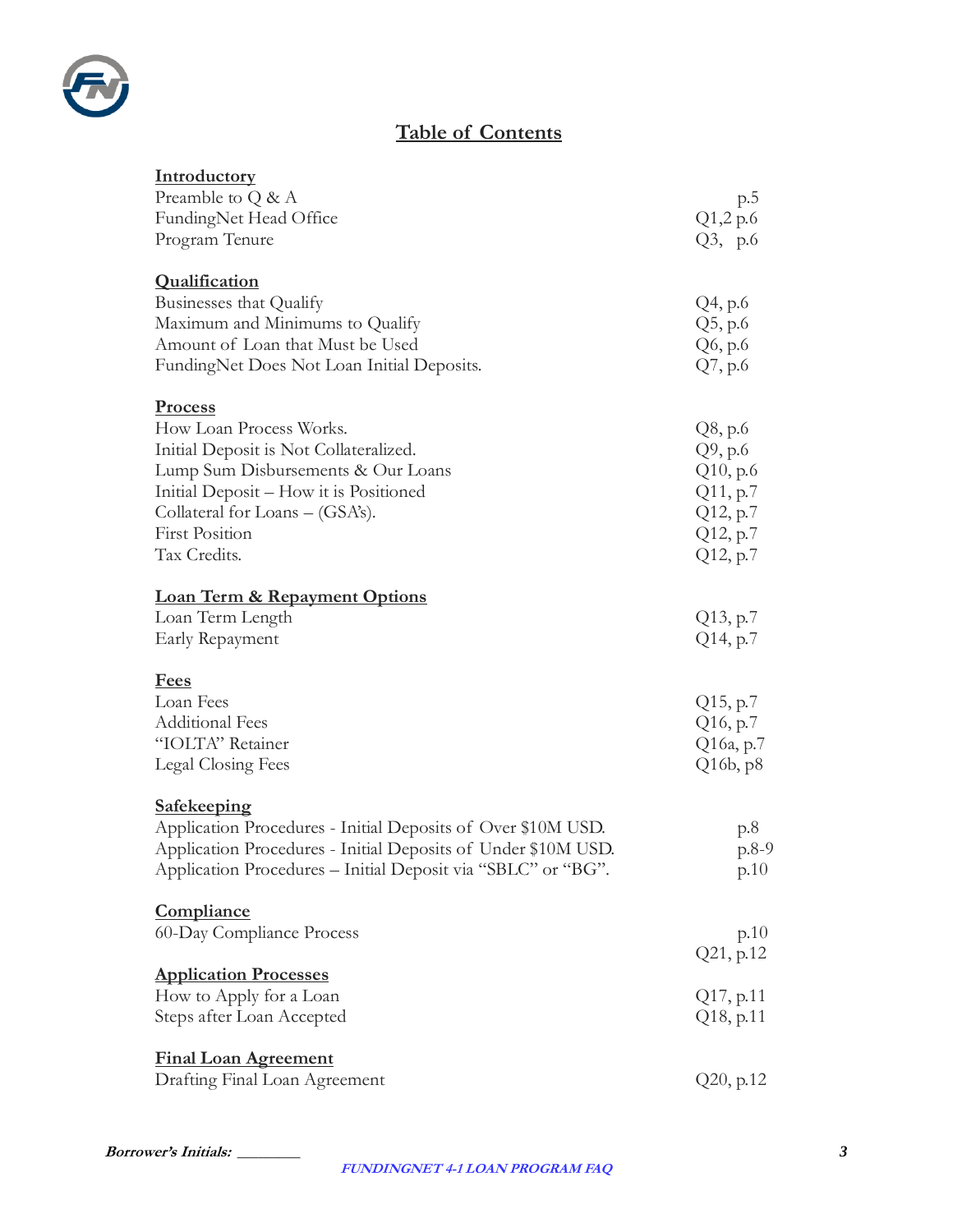

| <b>Refinancing Debt</b>                                                                                                                                                                                                                                                                        | Q22, p.12                                                                               |
|------------------------------------------------------------------------------------------------------------------------------------------------------------------------------------------------------------------------------------------------------------------------------------------------|-----------------------------------------------------------------------------------------|
| <b>Initial Deposit</b><br>Borrowing Money for our Programs<br><b>Borrowing Initial Deposit</b><br>Options if Borrower Does Not Have the 20% Initial Deposit?<br>"SBLC's" and "BG's"<br>GIC's, T-Bills, Bonds, Mutual Funds, Stocks.<br>Banking of Initial Funds<br>Interest on Initial Deposit | Q23, p.12<br>Q24, p.12<br>Q25, p.12<br>Q34, p.14<br>Q35, p.14<br>Q36, p.14<br>Q37, p.14 |
| <b>Loan Disbursement</b><br>Loan Disbursement Process & Timing.                                                                                                                                                                                                                                | $Q26$ , p.12-13                                                                         |
| <b>Interest Rate</b><br>Interest Rates/Interest Payments                                                                                                                                                                                                                                       | Q27, p.13<br>Q28, p.13                                                                  |
| <b>Loan Repayment</b><br>Repayment<br>Early Repayment<br><b>Repayment Options</b>                                                                                                                                                                                                              | Q29, p.13                                                                               |
| <b>Risk</b><br>Client Capital Protection<br>Fraud, Default, Force Majeure<br>Currencies                                                                                                                                                                                                        | Q30, p.13<br>Q31, p.14<br>Q32, p.14                                                     |
| <b>Breaches</b><br>Unauthorized Contact with Professionals                                                                                                                                                                                                                                     | $*NOTE, p10$                                                                            |
| <u>Term Sheet</u><br>Expiry                                                                                                                                                                                                                                                                    | Q37, p.14                                                                               |
| <u>Delays</u><br>Delays Based on Time of Year<br>Based on Backtracking Due Diligence<br>Borrower Due Diligence<br>Money Laundering (AML)                                                                                                                                                       | Q38, p.15<br>Q41, p.16<br>Q39, p.15<br>Q40, p.16                                        |
| "Our Established Procedures"<br>"Acknowledgement/Signature Page".                                                                                                                                                                                                                              | p.17<br>p.18                                                                            |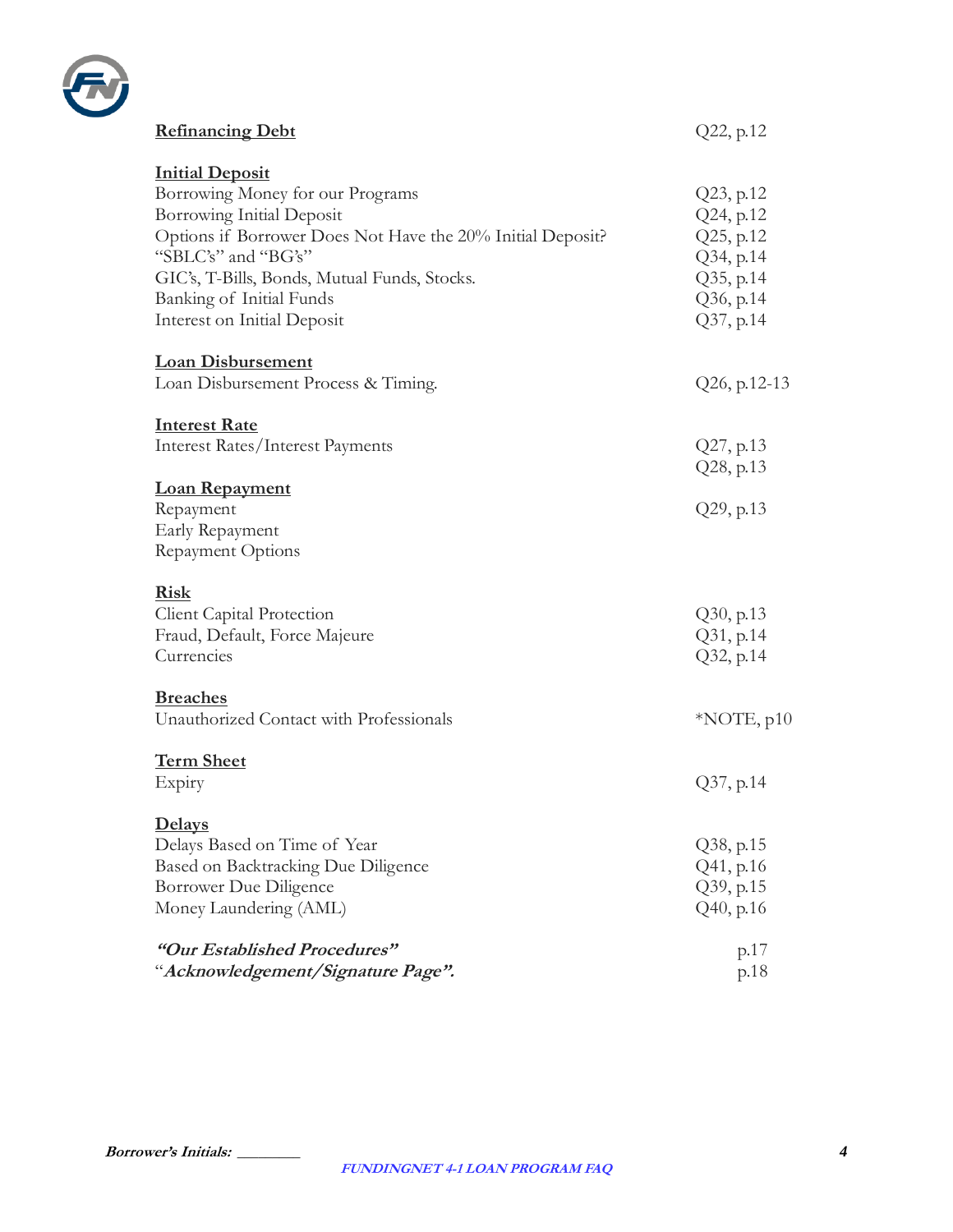

### **PREAMBLE**

**"FAQ"** - With any application to our Loan Program, this FAQ must be signed and each page initialed as an acknowledgement that you have a detailed outline of our Loan Program, and that you are in agreement with the FundingNet loans process. Neither this FAQ (or the TERM SHEET issued once your project has been accepted for financing) "bind" you in any way to proceeding with a Loan; however, there are a number of items regarding procedural expectations (such as Deposits and Legal Expenses) that **will become** binding once your deal evolves to those stages. These items are clearly outlined in this FAQ, and will be further reiterated by the Term Sheet and the Loan Agreement. Your signature here is your first acknowledgement of acceptance of the basic terms and processes.

**"NEGOTIATING" YOUR LOAN** – A consistent misunderstanding Borrowers have shown when applying for financing through our Loan Programs, is the belief that our terms are "negotiable". They are not. When requesting a loan from any Lender, to be considered you must begin by completing their application forms exactly how they are presented to you. For some reason, many Borrowers who come to us for financing believe that our documents are open to both negotiation, and extensive amendments. **That is not the case**. If you are expecting our processes to proceed smoothly, then it is in your best interest to first read the entire "FAQ" for a thorough understanding of how we operate, and if those procedures do not align with your needs or desires, then it is best for you to source your financing elsewhere, through a Lender that provides what you are more comfortable with. If our processes and procedures are acceptable to you, then feel free to proceed with the submission of your application.

**"TOO GOOD TO BE TRUE" –** We hear this comment on a regular basis, which is a "false dichotomy" created when a Borrower incorrectly assumes that there is a hidden problem. Our Loan Program charges NO upfront fees, and the Borrower always maintains their initial 20% funds in their OWN bank account. All aspects of the process unfold exactly as described in this document, and we do not entertain concerns of problems that do not exist.

**"UNIQUE STYLE OF FINANCING"** – As you will see, our programs are incredibly unique and it's unlikely you've ever come across anything quite like them. Our borrowers must understand that that in order to execute these processes we require unique structures in place in the "back-end" of our framework. The basis of our offerings, in their simplest form, is that FundingNet offers remarkable financial benefits, and we have created mechanisms that enable us to "share" those with our Borrowers while still managing to protect our own interests. This is why some of our procedures may at first seem a bit unusual; but we must have these in place in order for the programs to work seamlessly. As explained in this "FAQ" there are specific times in the year when we cannot meet certain timelines due to banking limitations, and there are times when we can experience short delays because of insurance underwriting requirements or banking compliance. The is the price that we must all accept in order for you to access the benefits that we can share with you. These benefits include a Low Stress application process, No Upfront Fees, Incredibly Low interest rates, no "Personal Collateral Guarantees", and a host of other benefits that you would never see from a traditional Lender. This is also why we have to stress that if your project is mired in a 'time crunch", then our program is probably not a good fit for your needs. But the simple message that we want to convey is that if our processes DO work for you, then the benefits you will realize by going through the paces will be well worth your effort.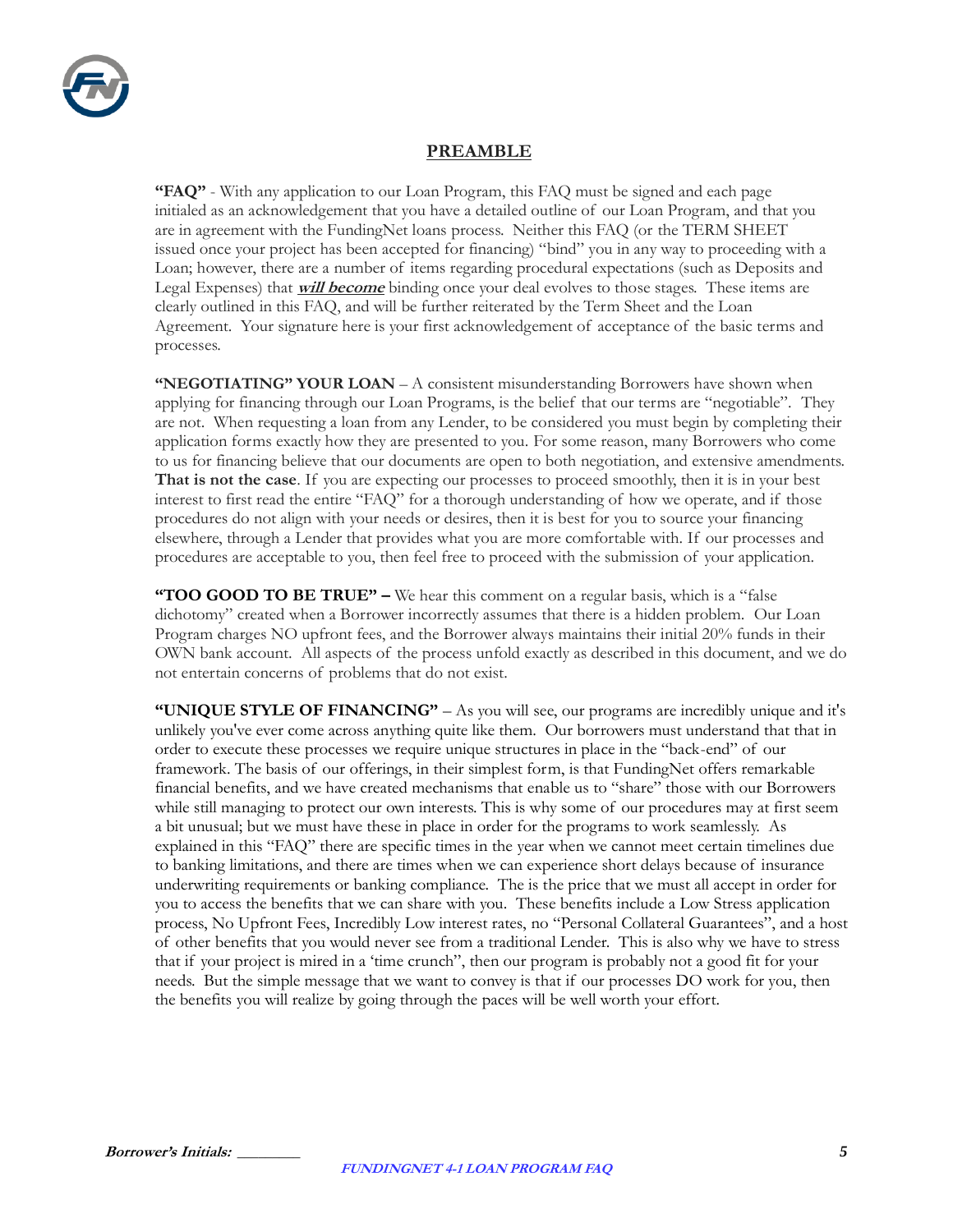

### **Q1 "Where are you from?"**

- **A** FundingNet is registered and domiciled in the Caribbean.
- **Q2 "Why are you registered/domiciled there?"**
- **A** We reside in the Caribbean.

### **Q3 "How long has your program been operating?"**

**A** The FundingNet program has been available since 2005.

**Q4 "What kind of businesses are you willing to lend to?"**

- **A** If the business opportunity is determined to be a good one, then we are open to virtually any type of business that is not illegal, or located in a politically sensitive jurisdiction.
- **Q5 "What are the MINIMUM and MAXIMUM amounts needed to participate in your Loan Program?"**
- **A** The Minimum Initial Deposit is **\$1M USD**. This will result in a Credit Facility of up to **\$4M USD.** There is no maximum.

### **Q6 "Do I need to use the entire Credit Facility?**

**A** No. You use only what you require, and are only charged quarterly interest on the amount that you have drawn down.

### **Q7 "I have a great business idea and need a \$1M investor. Can you lend us that \$1M?"**

**A** No. Our business is structured to be your *"Second Lender",* as our program operates within very specific banking regulations and guidelines. Once you have already raised a minimum of \$1M USD in cash pledged to your project, we can then offer to loan you multiples (up to 4x) of those initial funds at our quoted rate.

### **Q8 "How does it work?"**

**A** Banking Regulations require us to position your 20% initial funds as your loan's "loan loss" reserve". This does not put any lien on your funds or encumbrance it in any way; it simply means that your money is required to sit idle on the sidelines, without ever being encumbered or depleted, while our loan funds are spent into your project as the first 80%.

### **Q9 "If my initial funds are the "loan loss reserve", are they claimed in the event of any repayment "default"?**

**A** No. We do not encumber your deposit in any way, as it is not pledged as collateral in the deal. This assures that your cash and investors capital, is protected from the risk of your project.

### **Q10 "I have \$5M, and I need to buy a piece of land upon which to build a \$20M project. Can your program help me?"**

**A** Yes, as long as your purchase agreement can follow our disbursement protocol.Our program is designed in such a way that we will deploy our loan funds on a monthly basis. Since the funds are typically fully disbursed in 9-12 months, your purchase agreement must align with this procedure. The other solution is to have our funding begin 6-12 months prior to your purchase date, so that all of the funds in your credit facility are fully available when you are ready to close on the deal.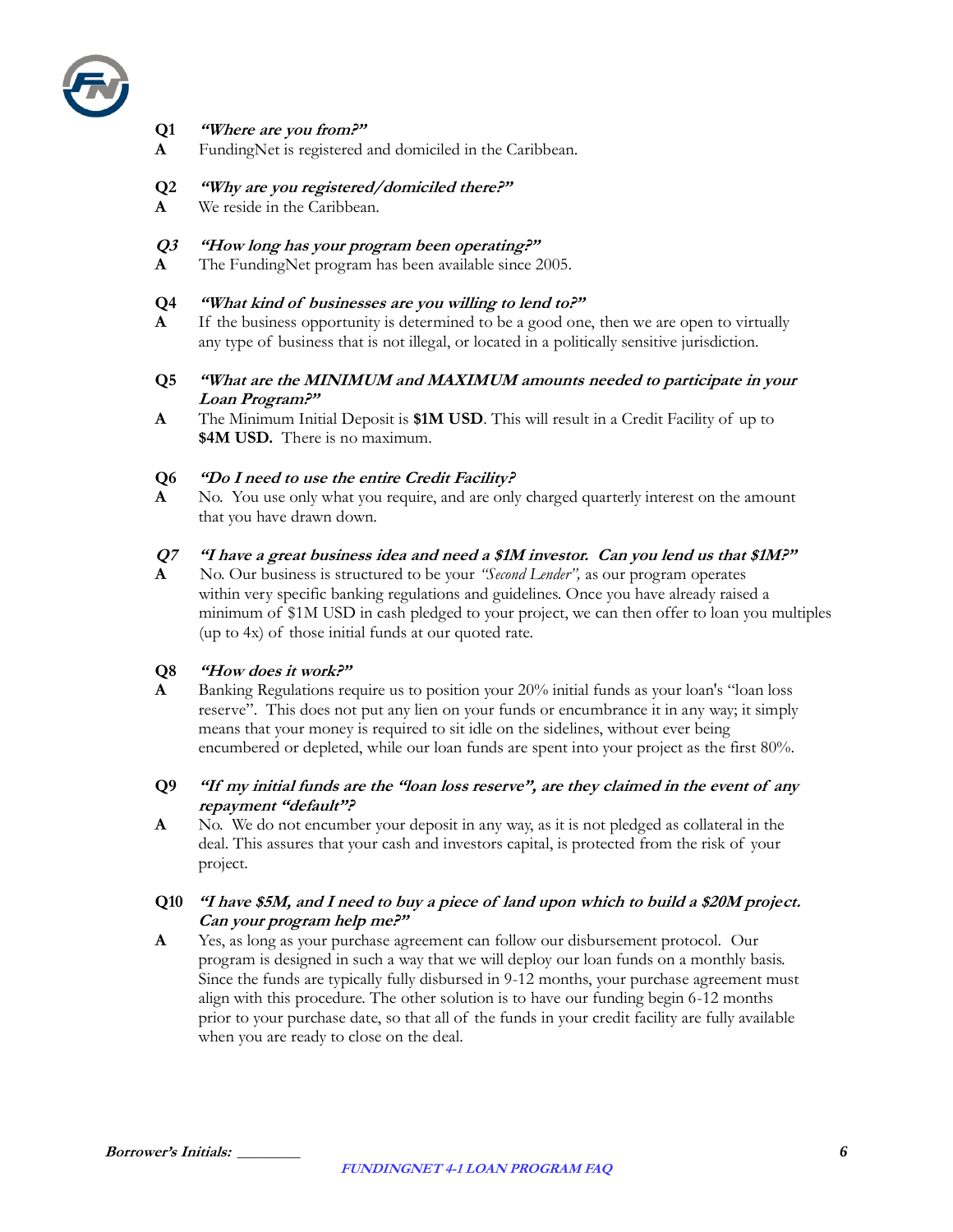

### **Q11 "How do my initial funds "sit idle on the sidelines"?"**

**A** There is a very specific procedure to follow to ensure that your money is subjected to **NO RISK,** as well as ensuring that those funds remain non-depleted, and unencumbered during the drawdown of our loan funds. At all material times, your funds will remain in your OWN Bank Account. These procedures are covered in this "FAQ".

### **Q12 "What collateral will I need to provide for my loan?"**

**A** Our loans are typically secured ONLY by the project that our money is being used to finance. We will have a **"GSA"** (General Security Agreement) on the project itself – no further collateral is required. We will not ask for personal or corporate guarantees, we will not lien your initial funds, and will not attach any other unrelated assets. If the loan is defaulted on, our claim will be strictly against the project itself.

**First Position, unless there is an Institutional Lender.** We will take "First Position" on the loan, unless the Borrower already has a loan in place with an Institutional Lender (because they always demand first position). Beyond that, we would expect to be in first position as Creditor, given that we are usually lending the majority of the budget.

**Tax Credits** – When we finance a Project that has Tax Credits attached to it (ie: Film, Technology etc.), we expect that the Government Tax Credits be monetized as they become available and be immediately used to repay as portions of our outstanding loan.

### **Q13 "What is the length of the loan term?**

**A** The length of the term often varies from project to project. We will make every attempt to be flexible with the term to help it fit your project. Our default length for a loan contract is 48 months from the time of the first disbursement. The minimum length for any loan is 12 months.

### **Q14 "Are there any penalties for early repayment?"**

**A** No. You can repay any portion of the principal at any time, without penalty.

### **Q15 Are there any FEES?**

**A** We have a one-time, **3% "Lending Fee"** due upon closing of the loan. This fee is paid directly from the credit facility that we provide, as part of the first disbursement. This fee is calculated as **3% of the Total Loan Amount** - your own "Initial Funds" are not included in this calculation.

#### **Q16 Are there and additional Fees/Costs?**

**A** Yes. They are;

**a) "Custodian Fee"**: As with any loan, it is important to have a competent Custodian who will oversee the loan disbursements, ensure that the use of funds matches the drawdown schedule that the Borrower has provided to us, monitor the project to ensure it remains on track and to manage the repayment of interest and principal. This custodian is a nonnegotiable requirement of our insurers. In order to do this efficiently, our insurer will assign an independent 3rd party Custodian who will provide oversight on a monthly basis from the time that the funding begins until the loan is repaid in full.

The assigned custodian will levy a flat \$5,000/month Management Fee for their oversight services on the loan, which will be invoiced by them once monthly. This will be paid directly to Price Waterhouse (FundingNet does **not** derive any revenue from this process), and can be taken directly from your loan disbursement every month.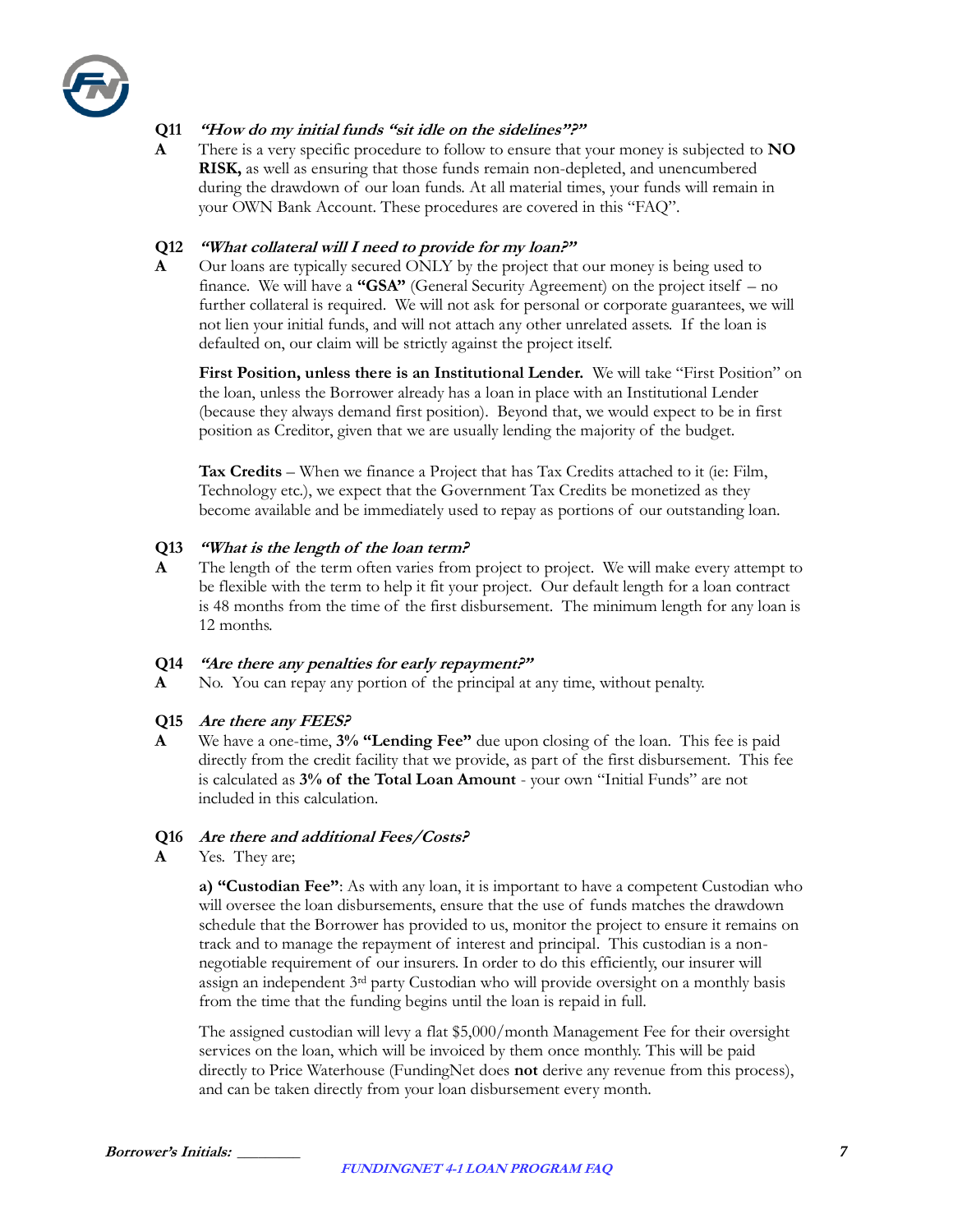

**b) Legal/Closing Fees:** As with any loan, the closing costs are the responsibility of the Borrower. This cost will never exceed  $1\%$  of the loan amount, with the high end  $(1\%)$ only occurring in very complex transactions where appraisals may need to be ordered, multi-jurisdictions, and multiple lawyers becoming involved. In all cases, itemized closing costs will be provided to the Borrower.

Most of our smaller Loan's Agreements closing costs are \$25,000-\$35,000. During the loan setup process, FundingNet incurs costs for project assessment and due diligence through Price Waterhouse, and begins to incur legal costs from the point of our Insurance underwriting and the issuance of the Term Sheet. All of these front-end costs are fully borne by FundingNet; however, once the Borrower signs the Deposit Agreement and is ready to begin the SafeKeeping/Compliance process, we will ask them to **verify** in an email, their readiness to proceed with having the Loan Agreement developed. **Following this confirmation**, the Borrower will automatically become fully responsible for the associated legal/closing expenses from that point forward.

Because there have been a number of Borrowers step away from the deal **AFTER**  depositing their funds and formally requesting their Final Loan Agreements, and who were then unwilling to pay those incurred legal fees, we have been forced to put a safeguard in place (to assure our Lawyers that they won't be forced to take the Borrowers to court in order to be paid their fees). The safeguard means that we now require the Borrower to escrow **\$25,000 USD** into the lawyers IOLTA Account as a **non-refundable deposit** towards the closing costs and preparation of the Final Loan Agreement. This amount will cover all/most/part of the legal costs for their Final Loan Agreement, (depending on complexity), and the Law Firm will furnish a complete invoice showing their allocated time and charges. Depending on the actual final cost, there may be resulting "credit" or a balance still owing above the \$25,000, which can be settled up after the close of the loan.

If the \$25,000 is NOT deposited into the Lawyers IOLTA Account, then FundingNet will NOT have the Loan Agreements developed until they are in place.

### **METHODS OF SAFEKEEPING:**

### **A) BORROWERS "INITIAL FUNDS" AMOUNT TO \$10M USD OR MORE**

If the Borrower's **20%** "Initial Deposit" is more than \$10M USD, and they bank with a "Top Tier" Bank in an acceptable jurisdiction, then their Deposit may be able to remain in their own Bank Account. The only stipulation is that one of our Compliance Officers MUST be able to "View" and "Confirm" this account at his discretion, so they will be ADDED to the account as a "Signatory". By setting up this account with the bank a 2-signature account, no single signatory can do more than view and confirm the account without the permission of the funds owner or other signatory(ies), so the funds always remain secure. Our insurers require that those funds never drawn or encumbered in any way, so they require us to monitored them on a continuous basis.

### **PROCESS STEPS FOR \$10M+ INITIAL AMOUNTS:**

- 1. Borrower submits Application Package
- 2. If Loan is Approved, then a TERM SHEET will be issued
- 3. Term Sheet is signed, and countersigned
- 4. Borrower will sign a **DEPOSIT AGREEMENT** with **FUNDINGNET.**
- 5. FundingNet EITHER;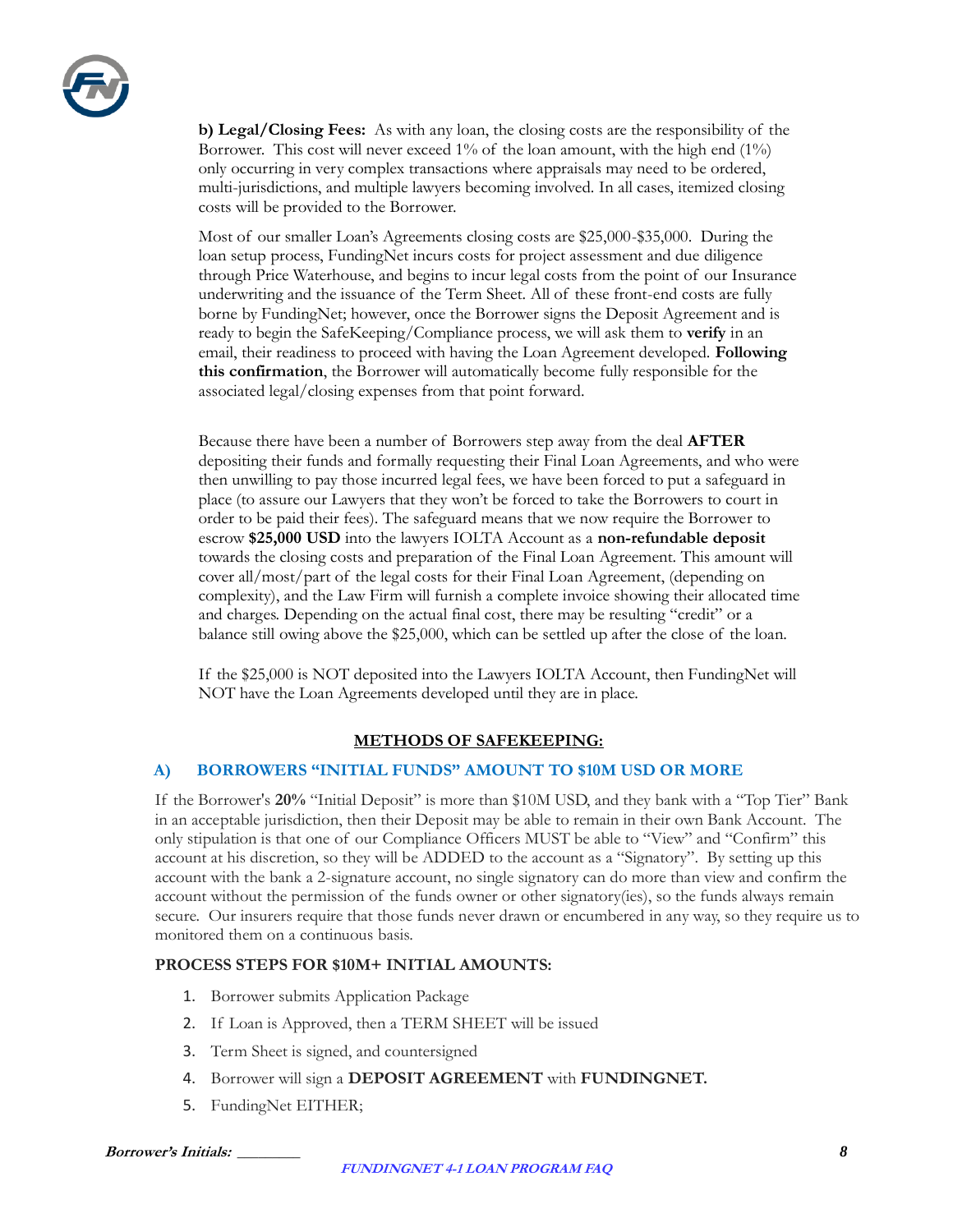

- a) Arranges for a new bank account to be opened in the **Borrower's Name** that will be housed at an assigned US Bank**.** FundingNet will arrange for the Borrower to work directly with the Bank to achieve this, **OR**
- b) If the Borrower banks with a Top 25 Bank in a good jurisdiction, then they may be permitted to hold their funds in an account with their bank. (\*Note: removal, depletion or encumbrance of the funds in any manner during the compliance/drawdown periods will result in a "*Default*" situation, and the loan will be deemed immediately payable)
- 6. If their funds will remain in their own "SPV" account (per step 5(b) above), one of our Compliance Officers will be added to the bank account through a Corporate Resolution. The objective is for this Officer to possess limited permissions to view and confirm the account directly with the bank (but no permissions to withdraw or encumber funds). Since most US banks do not allow for "view only" signatories, by setting up the account as a multi-signatory account (more than one signatory required to withdraw of encumber funds) the Borrower's bank will confirm that there is no chance any single signatory can do anything with the account other than view/confirm it.
- 7. IF your Bank will not provide an account that permits multiple signatories, then we can have our Bank connect with your bank, and initiate a "Light Administrative Hold" on the account, so that no funds will be able to leave that account. This is your safeguard and peace of mind.
- 8. Borrower moves their Initial Funds into the designated bank account.
- 9. Borrower Wires \$25,000 USD to the Lawyer's IOLTA Account, as a Services Deposit for the development of the Final Loan Agreement.
- 10. The loan begins the 60-day Compliance Period.
- 11. The Final Loan Agreements are formally requested by the Borrower via email to FundingNet.
- 12. Final Loan Agreements are negotiated and signed.
- 13. Funding begins.

### **B) BORROWERS "INITIAL FUNDS" ARE LESS THAN \$10M USD**

For any Borrowers who have an "Initial Deposit" that is less than \$10M USD, the deposit will be held in their own designated account at the US Assigned Bank. This account is 100% insured. You will be contacted by the Banker to handle the setting up of the account when the loan deal reaches that point in the process.

#### **PROCESS STEPS:**

- 1. Borrower submits Application Package.
- 2. If project is approved, then a TERM SHEET is issued.
- 3. Term Sheet is signed, and countersigned.
- 4. Borrower will sign a DEPOSIT AGREEMENT with FUNDINGNET. The Agreement stipulates that the Borrower's Initial Funds cannot be depleted or encumbered, must remain on deposit for the compliance/funding period, and can ONLY be returned to the same account from which they originated (Borrower's Account).
- 5. FundingNet arranges for a **NEW** Bank Account to be opened in the Borrower's Name, that will be housed at a Federally Regulated US Bank. FundingNet will arrange for the Borrower to work directly with the bank to achieve this, but will in no way be involved beyond the introduction.
- 6. Borrower Wires their Initial Funds into the designated bank account.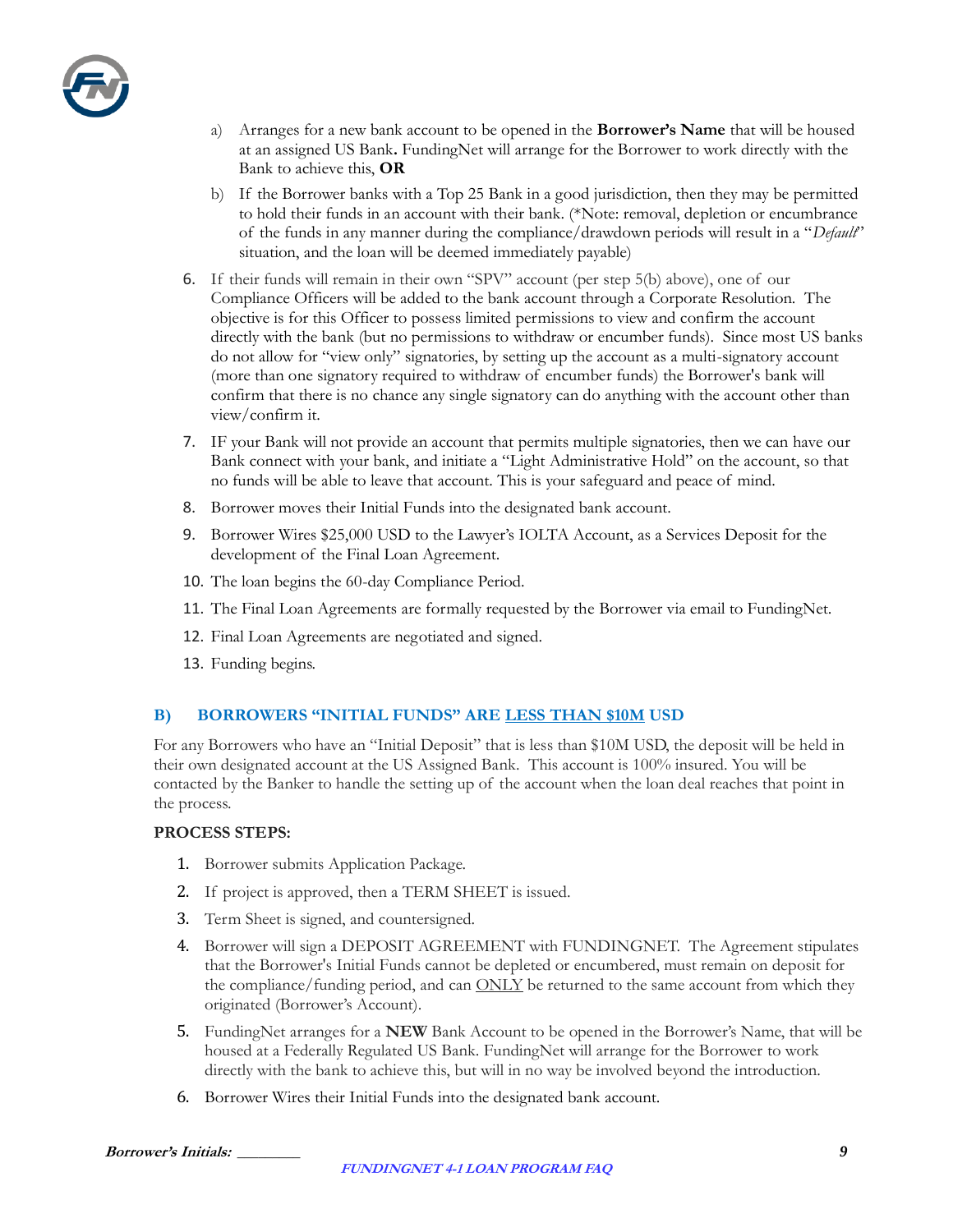

- 7. Borrower Wires \$25,000 USD to the Lawyer's IOLTA Account, as a Services Deposit for the development of the Final Loan Agreement.
- 8. The loan begins the 60-day Compliance Period.
- 9. The Final Loan Agreements are formally requested by the Borrower via email to FundingNet.
- 10. Final Loan Agreements are negotiated and signed.
- 11. Funding begins.

### **C) SBLC or BANK GUARANTEE – MINIMUM \$10M USD or GREATER (initial funds remain in Borrower's bank account, and a SBLC or BG is issued by their bank)**

Using this method your initial funds remain in your account, and your bank would issue a "bank instrument" - a "SBLC" (Standby Letter of Credit) or a "BG" (Bank Guarantee). However, unless your instrument has a face value of \$10M or more banks are very reluctant to accept them. Bank fees are based on volume and it takes considerably more time/effort to receive work with a small SBLC than a large one. Additionally, your bank will charge you substantial fees for setting up/transferring the instrument. As a result, we **strongly** suggest using the "Primary Method" (Method A) for most deals, as that option is smoother, more expedient, and has no costs for our Borrowers. **This option to be discussed only if it is necessary.**

**NOTE FOR ALL DEPOSIT METHODS\*\*** Once the Deposit Agreement is signed, the funds must be in the deposit account within 3-5 business days. If they are not, we will assume that the Borrower will not be proceeding, and we could excuse ourselves from the deal.

### **60 DAY COMPLIANCE/CLOSING PROCESS**

Once your "Initial Funds" are in place, the loan is then put through the rigorous "Compliance" process of the Bank of England (as our primary bank is in the United Kingdom), the Eastern Caribbean Central Bank (as we are a registered business in their jurisdiction), the US Federal Reserve System (if we are issuing the loan in USD), and our Insurers. This process takes roughly **60 days**.

Upon completion of the Compliance process, with the loan having cleared all money laundering and anti-terrorist protocols, your Credit Facility is released and disbursements commence. Additionally, a **"History of Funds Report"** is issued to your bank via the Bank SWIFT System, to fully inform them that the incoming money has cleared all banking compliance protocols.

Your initial funds will remain in "safekeeping" (in your own account) for 13 months (in rare cases, it could be longer depending on your loan requirements). Upon completion of the deposit's timing requirements those initial funds are again "available" to you. If they are not already held in your own account they will be wired back to your bank "account of origin", or if using a "SBLC" the bank instrument will be returned to your originating bank.

**NOTE\*\* - If a Borrower takes it upon him/herself to contact any of our Previous Clients, Banking or Legal Partners without first obtaining permission to do so from FundingNet, your Term Sheet/Deal Offer will be TERMINATED. We CANNOT have Borrowers or their Affiliates contacting our channel partners or existing clients without our arranging it as this can create a deluge of calls and interruptions for these professionals, and ultimately frustrate our relationships with them.**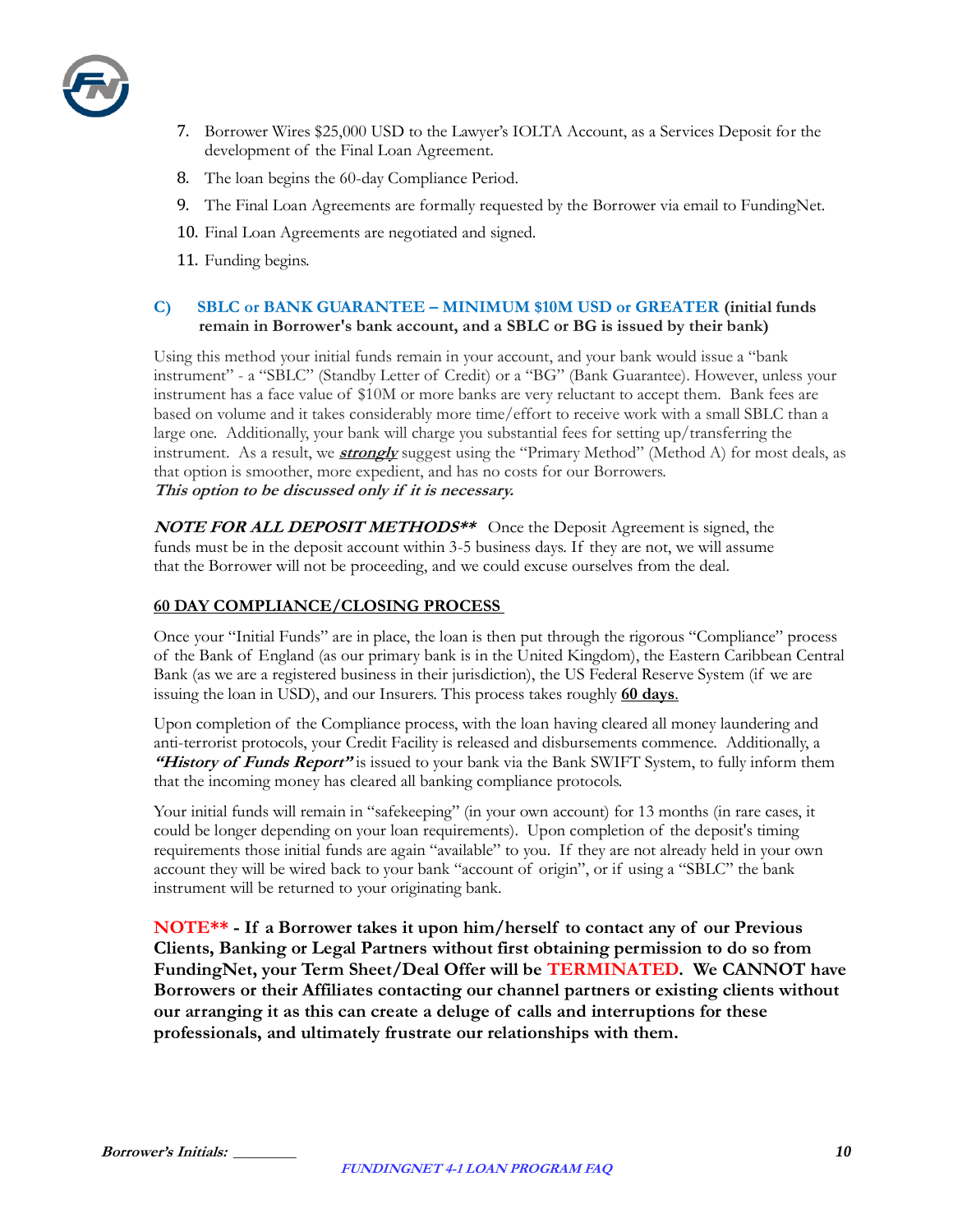

### **Q17 "How Do I Apply for your program, and what are the steps?"**

**A** Prior to accepting an application, we conduct an introductory phone call to determine if your project suits our criteria, and that our program suits your needs. Upon initiating the application process, the time required to complete a standard deal and begin disbursing funds is typically 90 – 100 days from first introduction through to the end of full compliance.

Once we have confirmed that yours is a suitable project to apply for funding through our program, you would submit your application package. The information required is:

- 1. Proof of Funds document showing initial funds are ready to deploy
	- (As well, if the funds are from a 3rd party investor):
		- i) Letter from investor pledging the 20% (if applicable).
		- ii) Copy of Investor's passport (for anti-money-laundering protocols).
- 2. Project Business Plan and any supporting documentation.
- 3. Use of Funds/Drawdown Schedule (the proposed drawdown schedule must fit our parameters of a "start smaller and slowly escalate" model, to match our insurer's requirements.
- 4. FundingNet Loan Application Form:
	- i) If the applicant is a corporation or LLC, a copy of the "Articles of Incorporation" must be included
	- ii) If the Applicant is a Corporation or LLC, a "Board Resolution" (stating that the signatory has the authority to act on behalf of the corporation).
- 5. Initialed and signed "FAQ" document.
- 6. Copy of Passport of Application Signatory
- 7. Completed Memo of Understanding, "**MOU - Deposits Held in Depositors Bank**", **if, and only if, the client's initial funds amount to \$10M USD or more, AND they plan to keep their deposit in their own bank, in an account set up by them** (per "Methods of Safekeeping" section (A) on page 8 of this document).

The processes that will be followed from the time of application depend on the amount of the Borrower's initial funds. Those processes are outlined above **"METHODS OF SAFEKEEPING"**.

### **Q18 "If I am Accepted for a Loan, how do I Proceed?"**

**A** Upon verification that the project is a good fit for our program, we prepare a draft **"Term Sheet"** that outlines the terms of the loan. This document is a non-binding outline which gives us a track to run on. This Term Sheet will be sent over to you so you can review it with your lawyer, and sign it back if you are comfortable.

If you need some adjustments, we can get on a call to outline those changes and get the Term Sheet to where both sides are ready to proceed. While small, reasonable changes are acceptable, understand that this is not a negotiation, and we are not going to accept wholesale "rewrites" of our Loan Terms. If our Terms are not suited to you, then we understand that we are likely not the right Lender for your purpose.

### **Q19 "What is the process for the Final Loan Agreements?"**

**A** During the 60-day Compliance period, our lawyers will draft the Final Loan Agreements and any ancillary documents, which will incorporate all of the information in the Term Sheet as well as any additional final details.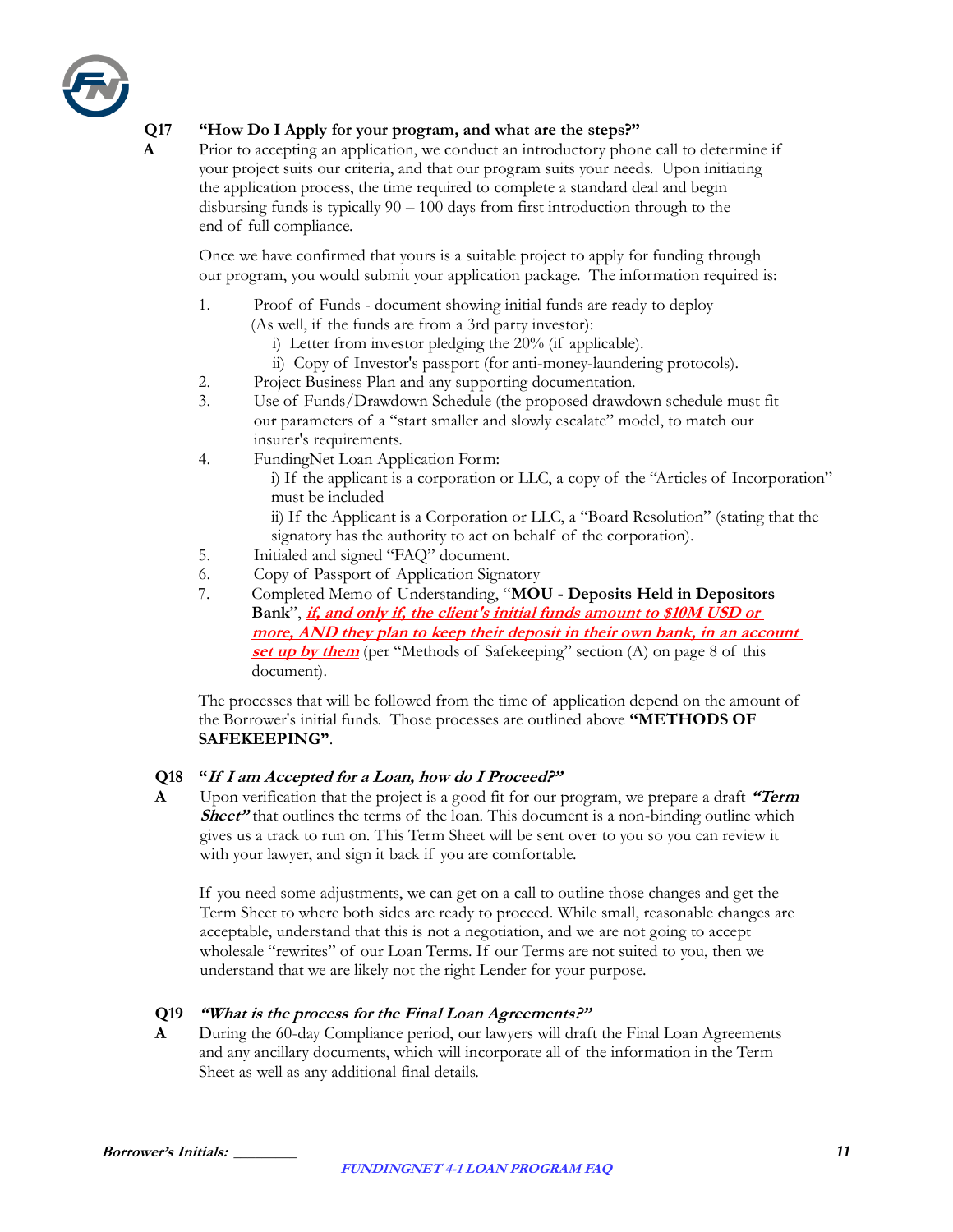

### **Q20 "Can we do the Final Loan Agreement immediately following the signing of the Term Sheet instead of after our Deposit is made?"**

**A** Yes; however, if the Agreements are created prior to the beginning of the banking compliance process, the cost of the Legals must be paid **UPFRONT** by the Borrower. In order to have our legal team develop these agreements, FundingNet must be certain that we will not be saddled with the cost to do so, in the event that the Borrower decides to step away from the deal. The cost of the Legals is covered in this FAQ at Q16(B). We typically handle the Loan Agreement during the 60 days of downtime that we have during the compliance phase because most Borrowers do not want to pay for these costs upfront.

### **Q21 "How long does the Compliance confirmation take?"**

- **A** Typically, **60 days** from the time that your "Initial Deposit" is deposited and confirmed. Understand that the current state of international Banking (ie: Brexit, **COVID19,** US foreign relations etc.) have had an impact on settlement times recently, as we are currently in the middle of a *"force majeure"* situation.
- **Q22 "Can I use the loan funds to take out my initial, more expensive, "Hard Money Lender"?**
- **A** Yes. What we advise here is that you post an Initial Funds amount of **25%** instead of the usual 20%, so that the 4x credit Facility is now equivalent to **100%** of your capital. Then you structure your Hard Lender into your drawdown, so you can repay that lender over a prescribed time period, using the extra multiple.
- **Q23 "Can I take money that I have borrowed from FundingNet, and put it back into your programs?"**
- **A** No. Money that we lend to you cannot be recycled into our other programs.

### **Q24 "Can I borrow my Initial Deposit from a Third Party, OR have that Third Party deposit funds on my behalf ?"**

**A YES**; however, there are specific documents that must be submitted as part of your Application Package which clearly state that this is the situation. Further, and most importantly, the Borrower MUST have an agreement between himself and the Deposit provider, that confirms that those funds will be committed to the Deal until the full disbursements are satisfied.

### **Q25 "Is there any solution if I do NOT have my 20% Initial Deposit?"**

**A** Yes, potentially. In the event that the Borrower has a Banker or Private Company/Individual who is able to take in a SBLC (Standby Letter of Credit) issued by HSBC or another Top Tier Bank, then we can potentially finance 100% of your Project. This process is very stringent and requires that the entity that is going to accept the SBLC be able to follow our process to the letter. Contact your FundingNet agent or broker for a description of how your project could make use of this SBLC process.

### **Q26 "How long does it take until the Loan money is fully disbursed?"**

**A** Our typical disbursement schedule would see the entire Credit Facility released over **9-12 months, in monthly deposits to your designated account**.

When you first submit your project for assessment you will provide your *"Preferred Drawdown Schedule",* and *"Use of Funds"* outline. We will try to accommodate that timing as much as possible; however, **the Final Drawdown Schedule will be determined by our**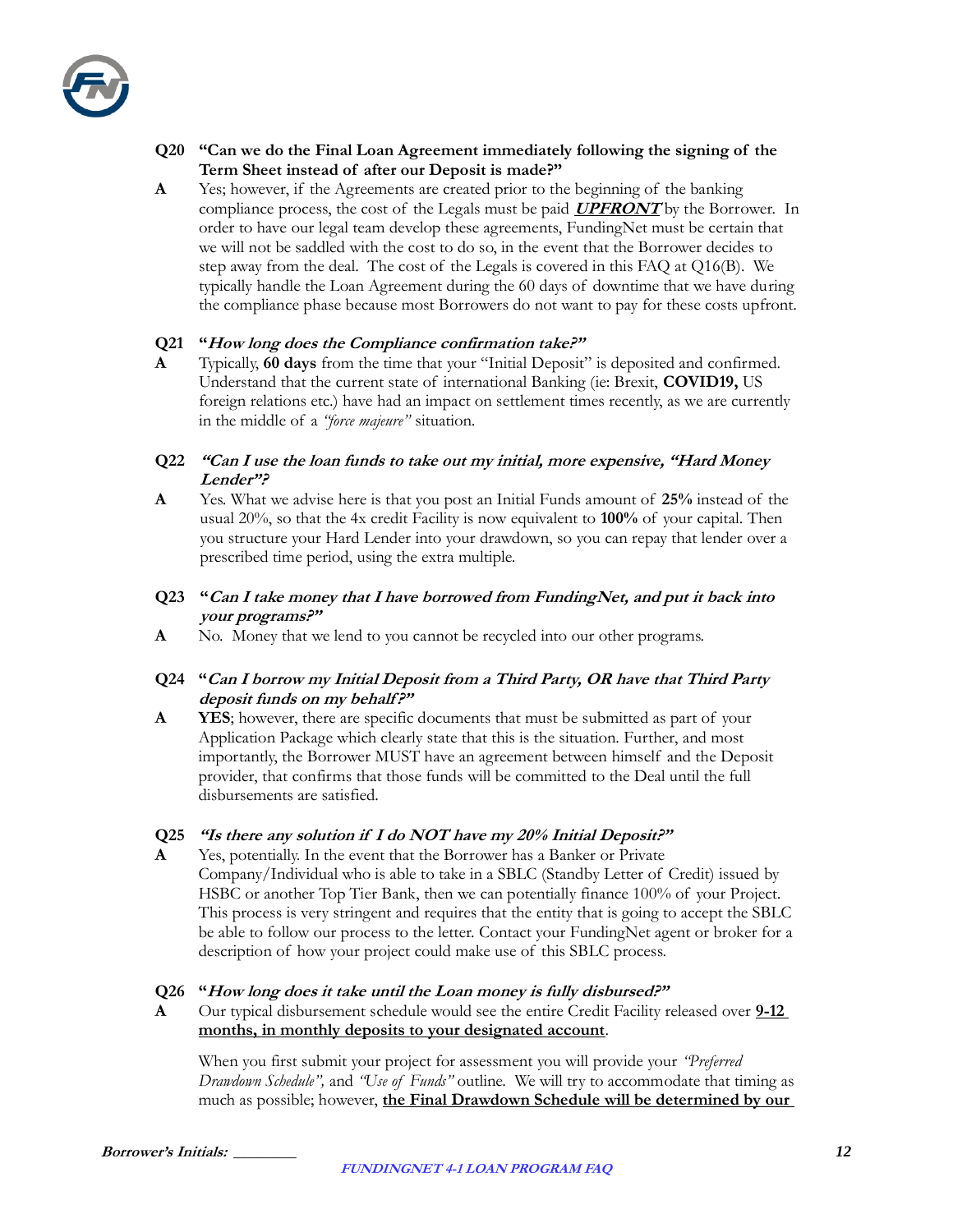

**Insurer,** and will rely heavily on the level of risk associated with the project. This process is also monitored by the "Custodian", who will maintain oversight on the loan deal, and make sure that your actual spending matches your submitted "Use of Funds" outline.

**\*\*** It is important to note that we strive to push the funds out to you quickly as we are permitted, but we also need to stress that our Drawdown Schedules lean towards being a **gradually increasing slope** in the sense that they will NOT have "balloon payments" in any given months. The **Typical Drawdown** would see the **first draw being the smallest**, **with each subsequent draw increasing over time**, until the full credit facility is pushed out in that prescribed 9-12 month timeframe. If you do require a "balloon", you can always start early, have us "stockpile" a few disbursements for you, and then you can take it as a larger "balloon" sum. If you are trying to purchase a property or asset in **one payment**, then are best to arrange other financing that can provide a single payment, and then use our structure and low interest rates to pay out the other lender over 9-12 months.

Our Model is designed to provide you the capital that you require without having to secure our position with *"Personal or Corporate Guarantees"*. The result of not carrying any other liability beyond the project is that the funding schedule **must** meet the requirements of the Insurer that is ultimately assuming the risk. Since there are no other assets being collateralized other than the project itself, drawdowns will almost invariably be between 9 and 12 months to push out the full facility, and distributions will be at fairly consistent, rising level. Also note that in the event that the Custodian finds any variances in the spending, or is not accommodated in their task of accurately monitoring the numbers, the loan could experience an interruption in disbursement until the Borrower returns to a compliant methodology.

### **Q27 "What is the Interest rate charged on your loans?"**

**A** Interest will be the **GREATER of 3.5% OR the US twelve-month (12) LIBOR rate plus two hundred (200) basis points** (the "**Interest**"), unless otherwise stated, and is determined when Project is assessed. Interest will accrue and be paid or capitalized quarterly on the outstanding principal, and must be kept up to date. For convenience interest payments can be budgeted to be made from the credit facility itself. We also have a reduced "Sovereign Rate" for Government Borrowers.

#### **Q28 "Will I be paying interest on the full amount from day 1?"**

**A** Interest is only charged on principal amounts that have already been disbursed and spent from the credit facility.

### **Q29 "How do I repay the loan?"**

- **A** We have FOUR options for repayment, which you will chose from before the end of the loan term. Repayment method is entirely up to you, so that you may select the method that best suits your business needs:
	- (i) Standard Loan Format
	- (ii) Short or Long-Term Mortgage, which we can assume.
	- (iii) Equity, or Debt-Equity hybrid model
	- (iv) If at the end of the term you are not yet prepared to repay the loan, you will have the opportunity to extend the loan term.

### **Q30 "What are the RISKS … everything has risk, and this sounds "too good to be true."**

**A** First and foremost, our program is built around your Initial Funds being **fully secured at all times**. Regardless of whether you are "Under \$10M", or "Over \$10M" as an initial deposit, your funds are always in a Bank Account that is in your name, and fully under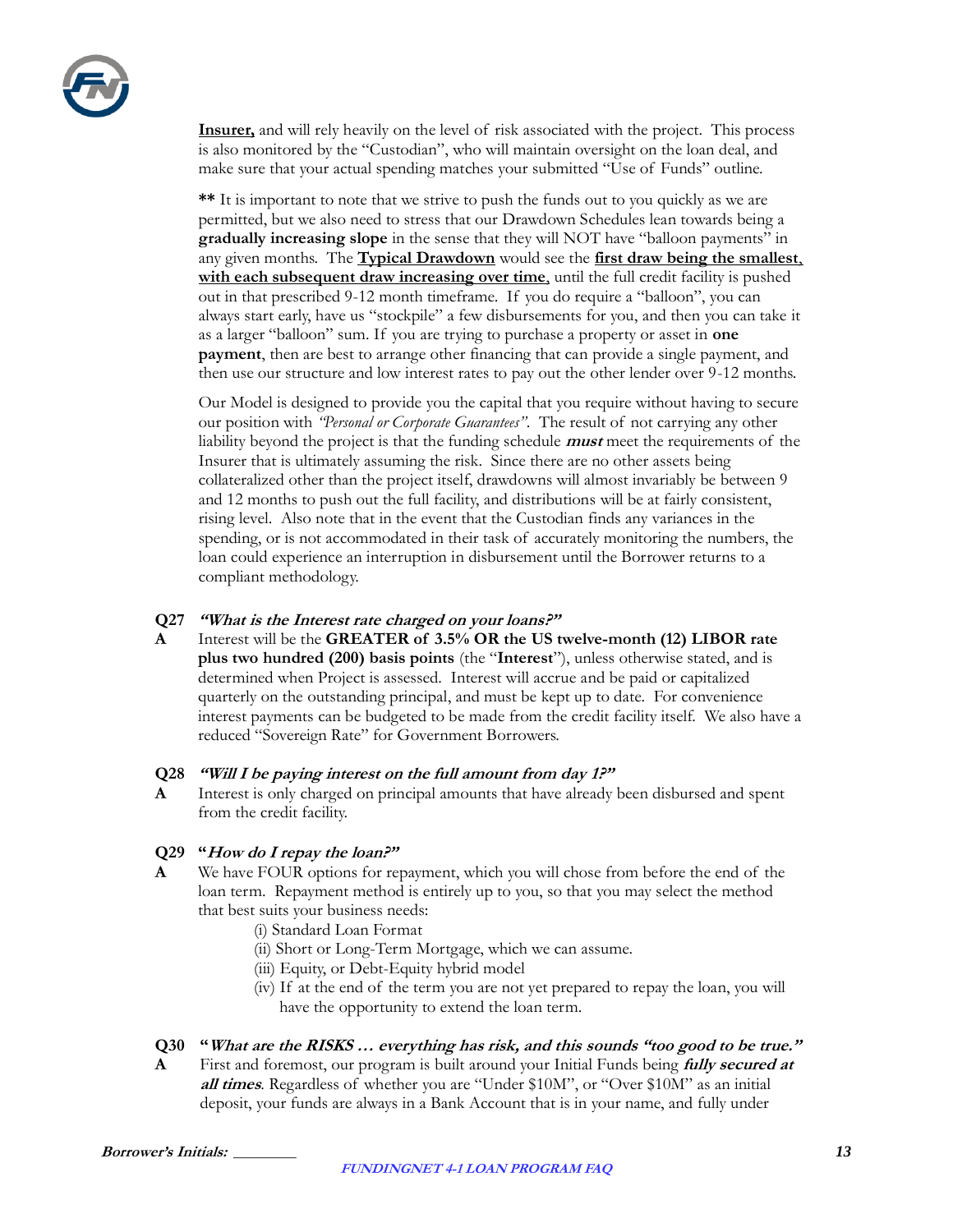### your control.

### **Q31 "Is there anything that could potentially interfere with us receiving the loan?"**

**A** As long as your funds are not from illicit sources and will clear compliance without incident, then you are good to go. After the Loan disbursements begin, if you breach the contract in some manner, it could cause the Loan to be temporarily delayed, or possibly stopped, depending on the severity of the breach. There is a "Force Majeure" clause in effect for all loans to address any possible interruptions that could occur due to forces beyond our control. In the event that this occurs, we will do everything in our power to look for alternative solutions to try and circumvent any delays.

### **Q32 "What Currency can I use for my initial funds?"**

**A** USD, Euros or Sterling are all acceptable currencies. Also, because we additionally bank at HSBC in Mumbai and Dubai, we also are able to transact in both Indian "Rupees", and Dubai "Dirham".

### **Q33 "Are there any limitations to my using a Bank Guarantee or Standby Letter of Credit?"**

**A** In these cases, we **ONLY** deal **DIRECTLY** with your issuing bank, and for us to be able to monetize that instrument with relative ease, then that bank MUST be a "Top Tier" Bank, located in a good jurisdiction. If it is NOT, then we cannot guarantee you that your SBLC/BG will be of any value. Since the Monetizing Agent/Bank will discount the face value of the instrument, it must be **"grossed up"** appropriately to yield the Initial Deposit amount required for the loan amount you have requested. Additionally, any banking fees from your banking institution for these instruments will be borne solely by the Borrower. As stated above in the Safekeeping Options section, Bank Instruments are becoming very difficult to work with, and therefore must be a **minimum of \$10M USD.**

### **Q34 "Can I use liquid assets like GIC's, CD's, T-Bills, Stocks, Bonds, Mutual Funds, or pledge my Land as collateral, to establish the Initial Deposit?"**

**A NO –** *"Near-Cash"* instruments are not permitted. Any assets/instruments that you possess must be first turned into CASH, and placed into a bank account in your corporate name, in order to serve as your initial 20%.

#### **Q35 "Can we keep our initial funds in multiple bank accounts?"**

- **A NO**. Capital must be amalgamated into **ONE** account to avoid confusion, and a resulting slowdown in our system. We recommend that if you have your money in multiple accounts, or have several "investors" in your project and the money is scattered, that you utilize the escrow/trust account of a trusted lawyer and compile it into a single account. This ensures that the deal remains simple and moves along expeditiously.
- **Q36 "When using a Bank Instrument, my money will be kept in a daily interest account. Can I still earn interest on that money?"**
- **A YES**. You can earn whatever interest your bank offers you for a cash account
- **Q37 Once I have been provided a "Term Sheet" for my loan, how much time do I have to act on it?**
- **A 30 Days**. Term Sheets expire 30 days from the date of issuance. If you are not advancing your deal before the term sheet expires, you will then need to reapply to the program if you wish to revisit the option, and possibly pay a "**Resubmission Fee".** This fee will cover all of the costs that we incurred structuring your deal the first time around, which can include Legal Fees, Due Diligence Fees, cost of issuing insurance, and the time that is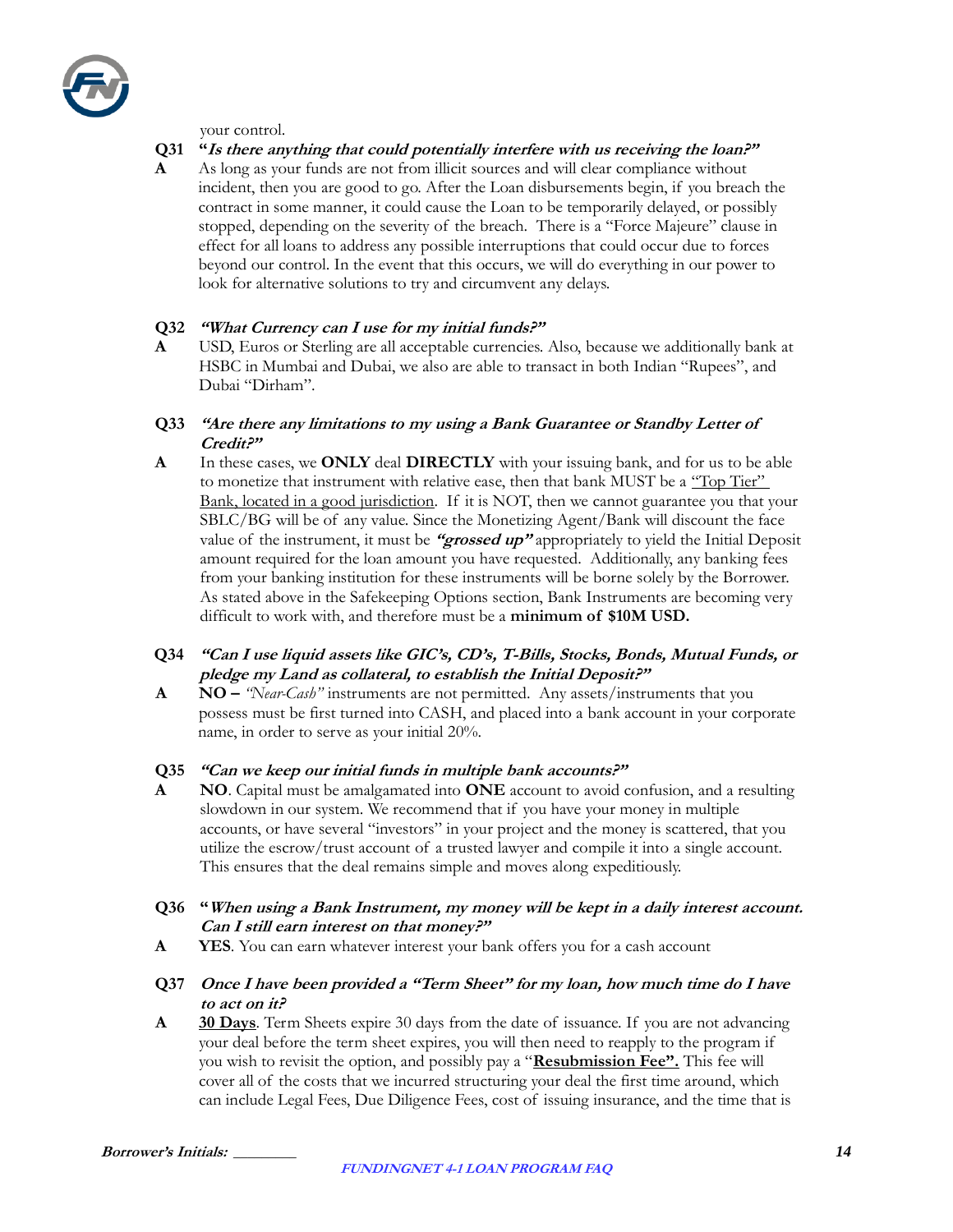

committed to your file from the outset. This fee begins at \$15,000, and can be higher, depending on the complexity of the deal.

- **Q38 "What should I do if my timing happens to coincide with a timeframe that could create a "delay"?**
- **A** As we only deal with banking partners at the highest levels, certain times of year may see **delays in the processing** of loan deals due to holidays. If your deal drifts into a time of the year that might be an issue for processing in a normal timeframe (below), understand that we will do our best to move it along, within our abilities. This will typically happen if your deal has not **settled before May 31**, when the summer vacation bug hits and banks close entirely in Europe for extended periods; only returning around **September 15**. Another period is **between American Thanksgiving and the First Week in January**. Again, this is another long holiday season that will see deal processing through the system slow down substantially, due to vacations and closures. **Please do not submit your deal May 21, and then act surprised that it is not proceeding quickly.** Either HOLD IT until September, OR submit it, and go with the flow.

### **YOUR PERSONAL "DUE DILIGENCE"**

- **Q39 "Before I go any further, I need to know the names of the principals, their background, and obtain a "Proof of Funds" to know that you can perform on the loan, visit your offices, talk to other clients etc."**
- **A** This would be "traditional" due diligence, and it makes perfect sense in any traditional business deal where your capital is subjected to "risk", and your key concern is risk mitigation.

The reality is that we do not "audition" for business. In a normal arrangement, you would spend your money into your project, and look for a loan to complete it (50% loan or less, is typical). The Lender would undoubtedly take collateral on every asset that they could locate, and expect guarantees from you both personally and corporately. Further, as is common in the industry, they would charge substantial, non-refundable upfront fees for "submission", "due diligence", "travel/site visits" and more, which could amount to tens, or hundreds of thousands of dollars, with **no guarantee** that they will accept and fund the deal. They also often expect that your capital to be wired **to them** for safekeeping, instead of a to a 3rd Party Bank, Escrow Agent or within your own account, and then lend according to your initial amount. That is the standard business model when you are risking large money.

Within the FundingNet format, we never have any control over your funds, and we ensure that you are never exposed to any risk of loss. The most important issue for us is the safety of your capital, and the complete mitigation of risk to you and your investors throughout your deal. Since the ONLY money that is at risk is **our** money, we no longer entertain endless costly hours of satisfying traditional due diligence requests.

Remember, your funds are always 100% secured in your own bank account, whether you are depositing your funds to the Assigned Bank in the US, (which provides 100% insurance on all amounts), or you are keeping your funds in your own Bank. We then loan you up to **4x** your "Initial Deposit," at a Wholesale Interest Rate, and our money is always the first money put at risk in the field. And through the compliance process you have no concern about being involved with illicit funds, because your bank will receive a "History of Funds" report, confirming the origin and safety of our capital before it is deposited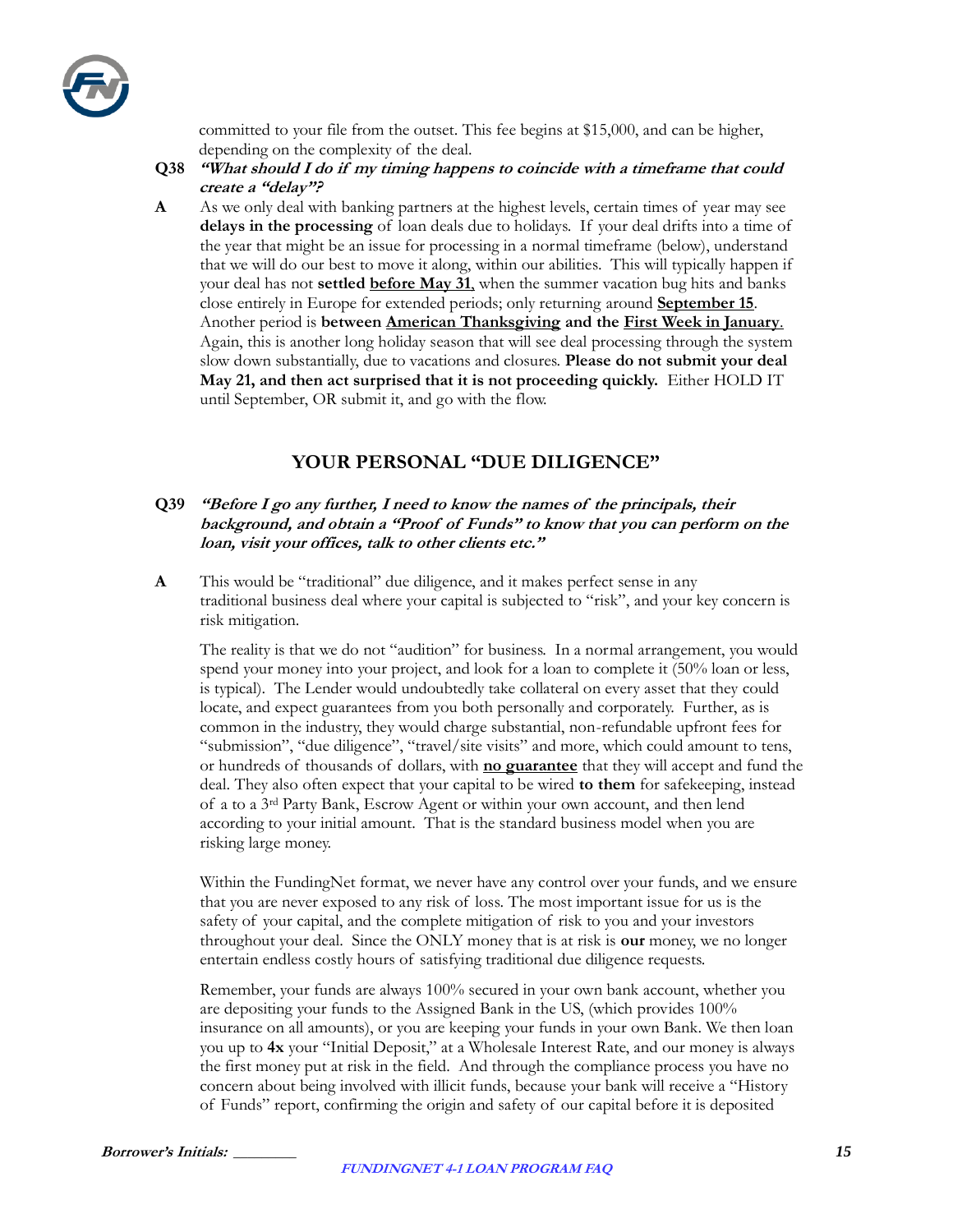

into your account.

**"Due Diligence"** when done correctly is the process of **"Following the Money".** The template from which we operate is designed to give you the transparency that you need in order to feel safe, because you can always *"follow the money",* and you will always maintain complete control over it.

- **Q40 "I am worried about "money laundering," so I need to know everyone who is in the deal, in case the funds come from a questionable source."**
- **A** The loan disbursements that you receive from us will be paid out to you through a TOP-TIER Bank – (ie: HSBC). When **your** bank receives this money, they will also receive a **"History of Funds Report",** and a full "KYC" on the source of funds, at their request. The manner in which this system is designed means that there is absolutely **no possible way** that "dirty money" could enter or circulate through the system. Every transaction is strictly "Bank to Bank" via the SWIFT system, so the onus to perform the requisite due diligence will be between them.
- **Q41 "We have proceeded to the point where we have received our Term Sheet or Deposit Agreement, but we have one member of our team that has questions that are unrelated to the stage that we are now at (and are typically early-phase questions that would already have been addressed and answered in the FAQ, or during phone calls and/or emails). How is this handled?"**
- **A** If you have signed our "FAQ", and have received and signed your Term Sheet, then you have confirmed that you are fully comfortable with all of our processes and procedures, and are ready to move forward to complete your Deposit Agreement, and your Final Loan Agreement. We fully expect you to have a number of questions regarding both of these agreements that will be managed as they arise, on a go-forward basis.

However, if after accepting to proceed to the next step in the process you suddenly need to digress and backtrack, your deal will also be sent backwards. If we have a signed "FAQ" and "Term Sheet", and you find the need to go back to "grassroots" issues that were either resolved at the outset of the deal, or were never raised as an issue in the first place, then we will **terminate your Term Sheet**, and you will start the process over from ground zero.

This approach has been initiated because this has been occurring with Applicants. At each step of the process, our organization has committed time, resources **and capital**, which are not charged to the Borrower. When a member of the Borrower's team (often a new party that has never been introduced to FundingNet's program or FAQ) suddenly steps in, changes the dialogue, and reverses forward momentum, it invariably sidelines the deal for an indeterminate amount of time. For this reason, we must remove the deal from the queue, and try to resolve the new issues.

When you begin the Loan process, the Borrower must determine "who" is material to the deal from their own side, and have them as part of the process **from the outset**. These individuals need to attend calls and be copied on emails, so they are constantly in the information loop and can pose relevant questions at the appropriate times. For us to be preparing to have a Borrower deposit their funds and begin compliance or negotiate the Final Loan Documents, only to then receive an email from a member of the Borrowers team who is unknown to us, and asking questions that were discussed on the first phone call, is unnecessary and unproductive.

The message to take from this is that you must bring ALL of your decision-makers to the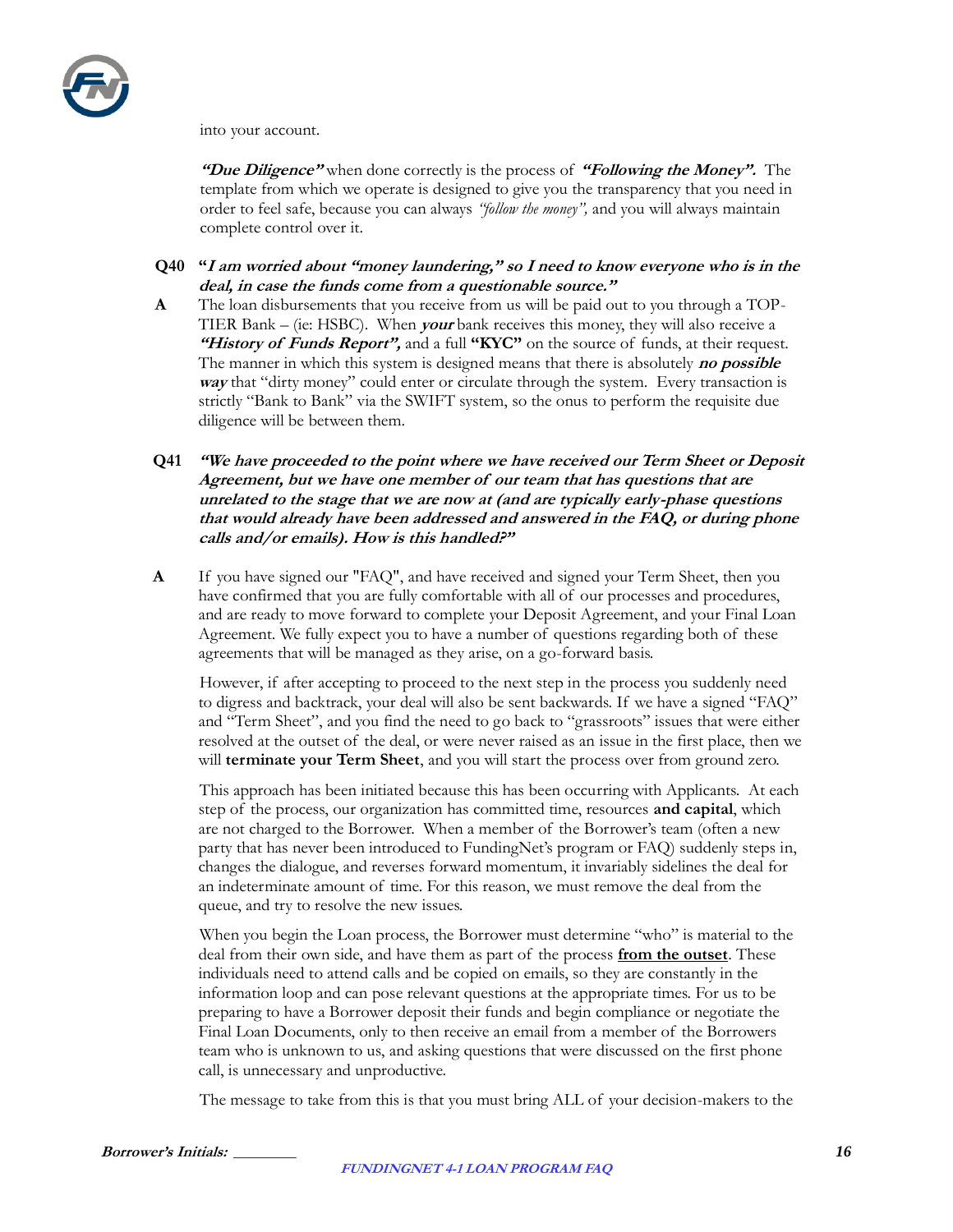

table from the outset, keep them informed at every step, and if you choose to move to the next step, do not reverse direction.

### **THE IMPORTANCE OF FOLLOWING OUR ESTABLISHED PROCEDURES**

In providing lending services since 2005, we have developed this program in a way that allows the Borrower the ability to move through all "compliance" requirements in a very efficient manner. Additionally, the process provides you with the complete protection of your capital, and of yourself from becoming involved with any illicit funds. These steps have been established after many years of perfecting our processes, and our steps are the best method for you to get to the point of receiving funding expeditiously.

We have found that many clients believe that they have a "better way" of doing things. This always results in the deal becoming mired in unnecessary delays, with the potential outcome of being denied the loan, because the alternate methods do not meet the stringent requirements of our regulatory bodies and/or Insurers. The methods we offer that guarantee your money are in use because they work, they offer 100% coverage of your Initial Capital, and because they will always be accepted by the "Compliance" process.

This is not to suggest that our Term Sheets or Loan Agreements won't have modifications to suit your specific project; however, as covered in the "Preamble", rewrites are not accepted. Edits to third party documents such as the "Bank Guarantees", "Standby Letters of Credit" or "Insurance Documents" are entirely non-negotiable, as they are designed to meet the regulatory requirements of the Banking and Insurance industry. Similarly, because we are so tightly integrated into that same fabric, we must have our procedures and agreements structured in a manner that is congruent with those regulations. What seems like a "simple adjustment" on your part, can amount to a change that will cause our deal package to fail compliance, thus preventing loan approval.

Our processes and protocols are carefully designed to best protect your interests, while moving you successfully through the system of checks and balances that keep you safe, and to allow us to do what we do best – guide you to successfully funding your project.